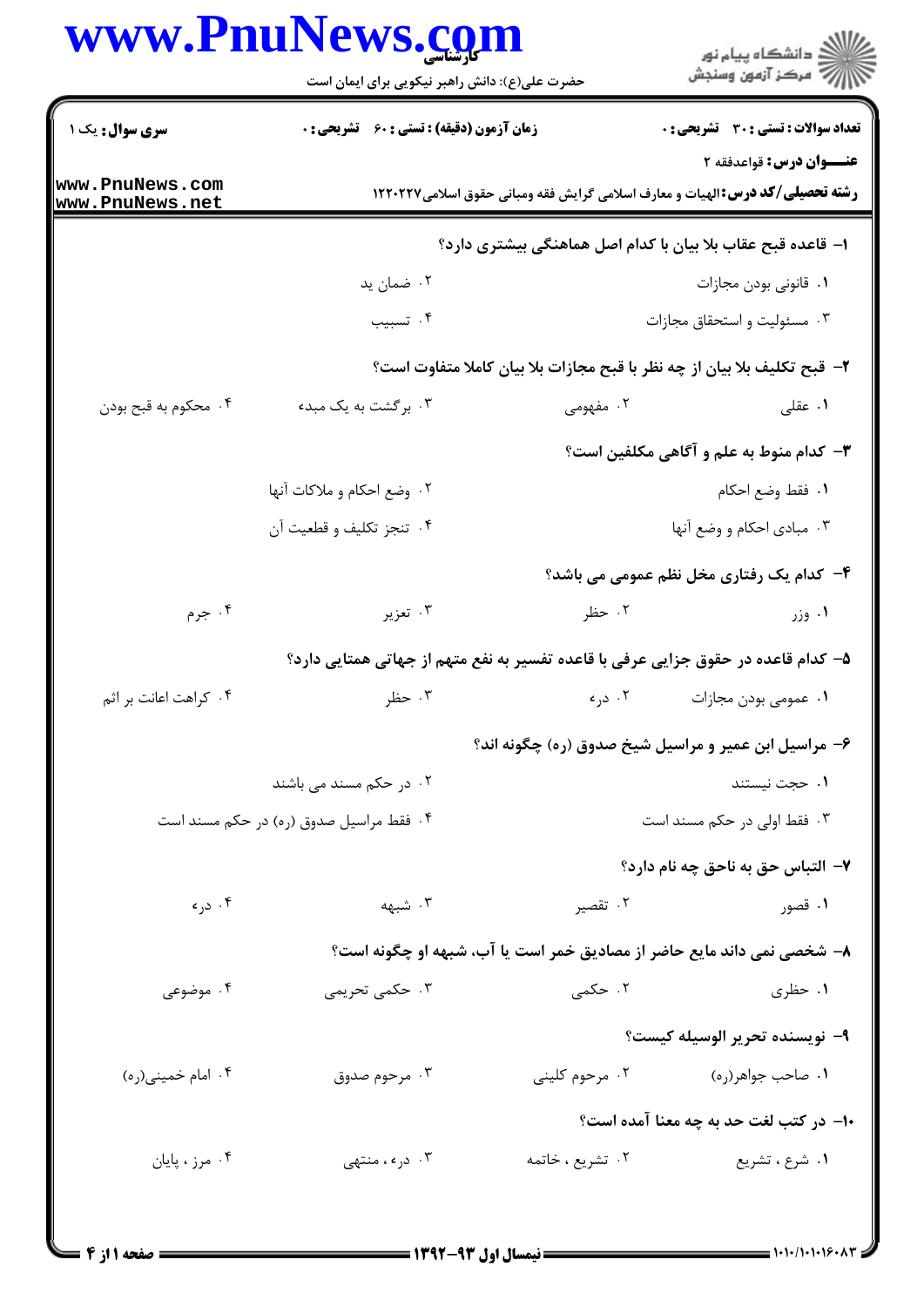## www.PnuNews.com

|                                       | حضرت علی(ع): دانش راهبر نیکویی برای ایمان است                                |                                                                                      | ڪ دانشڪاه پيام نور<br>(7 مرڪز آزمون وسنڊش             |  |
|---------------------------------------|------------------------------------------------------------------------------|--------------------------------------------------------------------------------------|-------------------------------------------------------|--|
| <b>سری سوال : ۱ یک</b>                | <b>زمان آزمون (دقیقه) : تستی : 60 ٪ تشریحی : 0</b>                           |                                                                                      | <b>تعداد سوالات : تستی : 30 ٪ تشریحی : 0</b>          |  |
| ww.PnuNews.com<br>ww.PnuNews.net      |                                                                              | <b>رشته تحصیلی/گد درس:</b> الهیات و معارف اسلامی گرایش فقه ومبانی حقوق اسلامی۱۲۲۰۲۲۷ | عنــوان درس: قواعدفقه ۲                               |  |
|                                       |                                                                              |                                                                                      | 11- خوردن گوشت خوک مستوجب چیست؟                       |  |
| ۰۴ قطع و رجم                          | ۰۳ تعزیر                                                                     | ۰۲ حد                                                                                | ۱. رجم                                                |  |
|                                       |                                                                              |                                                                                      | <b>۱۲</b> - کدام یک در لغت به معنی دور کردن آمده است؟ |  |
| ۰۴ تبشیر                              | ۰۳ تعاون                                                                     | ۰۲ تدرء                                                                              | ۰۱ تعزیر                                              |  |
|                                       | ۱۳- در مورد سارق در صورت حصول شبهه در شرایط مستوجب قطع، چه حکمی جاری می شود؟ |                                                                                      |                                                       |  |
|                                       | ٢. لزوم اغماض در حق الناس                                                    |                                                                                      | ۰۱ محکومیت به تعزیر                                   |  |
|                                       | ۰۴ محکومیت به حد                                                             | ۰۳ عدم لزوم استرداد مال مسروقه                                                       |                                                       |  |
|                                       |                                                                              | ۱۴– از نظر محقق داماد کدام گزینه در مورد قصاص صحیح است؟                              |                                                       |  |
|                                       | ۰۲ مشمول قاعده درء نيست چون حق الناس است                                     | ۰۱ مشمول قاعده درء است چون پای جان در کار است                                        |                                                       |  |
| ۰۴ مشمول قاعده بیان است چون حق ا… است |                                                                              |                                                                                      | ۰۳ مشمول قاعده در ً نیست چون حق ا است                 |  |
|                                       |                                                                              |                                                                                      | 1۵– لفظ حدود در قاعده درء شامل کدام است؟              |  |
| ٠٢ حداكثر شامل حدود، تعزير وقصاص      |                                                                              |                                                                                      | ۰۱ حدود و تعزیر                                       |  |
|                                       | ۰۴ فقط حدود                                                                  |                                                                                      | ۰۳ حدود و قصاص                                        |  |
|                                       |                                                                              |                                                                                      | ۱۶- تفاوت میان اکراه و اضطرار در چیست؟                |  |
|                                       | ٢. فقط اضطرار از عناوين ثانويه است                                           |                                                                                      | ٠١ هيچ كدام از عناوين ثانويه نيستند                   |  |
|                                       | ۰۴ اختیار مکره محدود است                                                     |                                                                                      | ۰۳ فقط مضطر در معرض تهدید است                         |  |
|                                       |                                                                              |                                                                                      | ۱۷- رکن اساسی اکراه چیست؟                             |  |
| ۰۴ لزوم و الزام                       | ۰۳ دفع مسئوليت                                                               | ۰۲ رفع مسئوليت                                                                       | ۰۱ بیم و هراس                                         |  |
|                                       |                                                                              |                                                                                      | 18- اکراه در کدام یک موجب اباحه عمل می شود؟           |  |
|                                       | ۰۲ قطع عضو                                                                   |                                                                                      | ۰۱ شرب خمر                                            |  |
|                                       | ۰۴ ایراد ضرب منتهی به مرگ                                                    |                                                                                      | ۰۳ قتل                                                |  |
|                                       |                                                                              | ١٩- "الضرورات تبيح المحظورات" بيان كننده كدام قاعده است؟                             |                                                       |  |
| وزر $\cdot$ ۴                         | ۰۳ اضطرار                                                                    | ۰۲ دره                                                                               | ۰۱ اکراه                                              |  |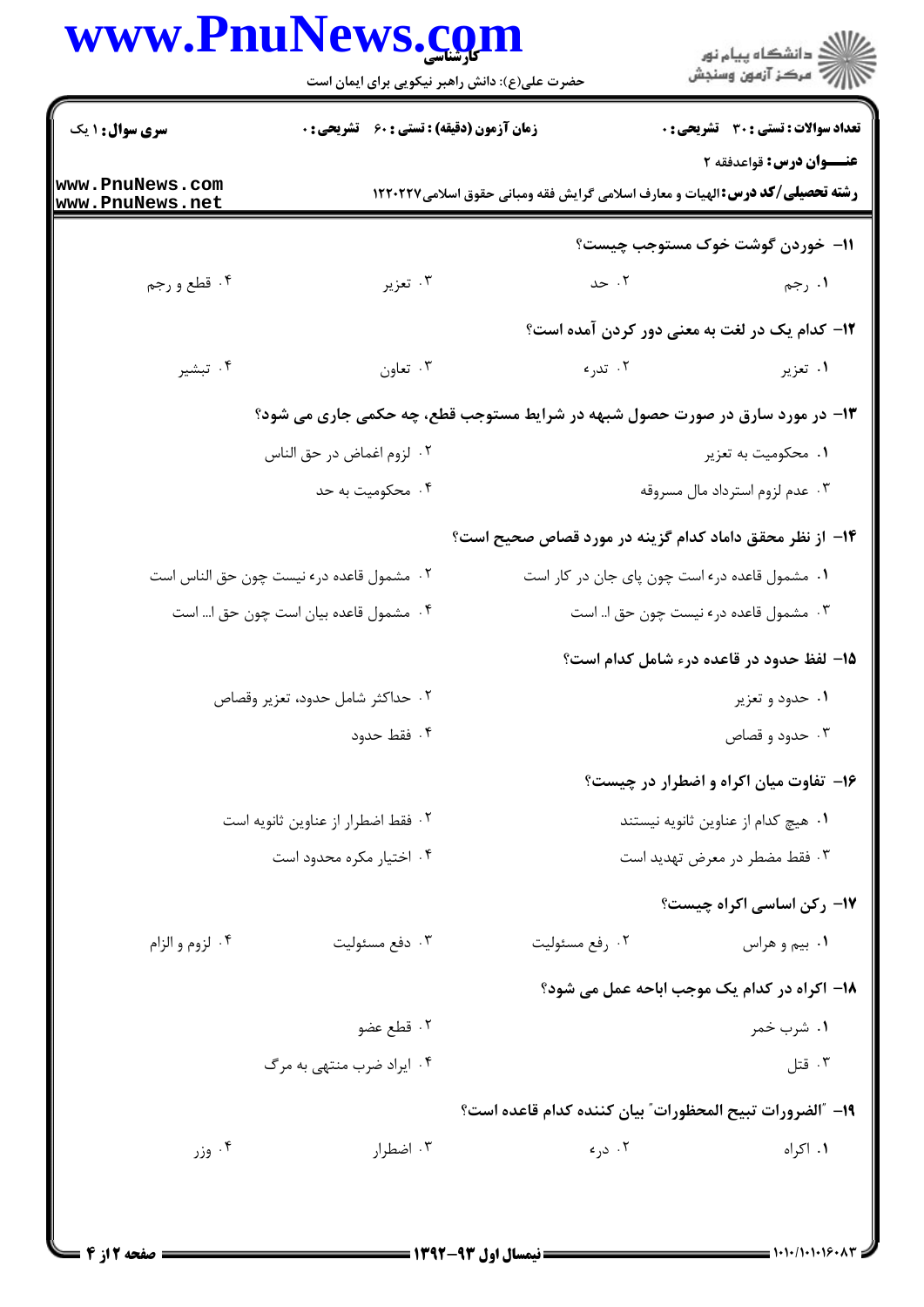## www.PnuNews.com

|                                    | www.PnuNews.com<br>حضرت علی(ع): دانش راهبر نیکویی برای ایمان است |                                    | ر<br>دانشڪاه پيام نور<br>ا∛ مرڪز آزمون وسنڊش                                                                     |  |
|------------------------------------|------------------------------------------------------------------|------------------------------------|------------------------------------------------------------------------------------------------------------------|--|
| <b>سری سوال : ۱ یک</b>             | <b>زمان آزمون (دقیقه) : تستی : 60 ٪ تشریحی : 0</b>               |                                    | تعداد سوالات : تستى : 30 قشريحى : 0                                                                              |  |
| www.PnuNews.com<br>www.PnuNews.net |                                                                  |                                    | عنــوان درس: قواعدفقه ۲<br><b>رشته تحصیلی/کد درس: ا</b> لهیات و معارف اسلامی گرایش فقه ومبانی حقوق اسلامی۱۲۲۰۲۲۷ |  |
|                                    |                                                                  |                                    | <b>٢٠</b> - كدام يك موجب فقدان رضا و طيب نفس مي باشد؟                                                            |  |
| ۰۴ فقط وزر                         | ۰۳ فقط اکراه                                                     | ۰۲ اضطرار و اکراه                  | ٠١. فقط اضطرار                                                                                                   |  |
|                                    |                                                                  |                                    | <b>۲۱</b> - قاعده اضطرار چگونه قاعده ای است؟                                                                     |  |
|                                    | ۰۲ فطری و داخل در ضوابط شرعی                                     |                                    | ۰۱ شرعی                                                                                                          |  |
|                                    | ۰۴ عقلی                                                          | ۰۳ غیر عقلی ولی داخل در ضوابط شرعی |                                                                                                                  |  |
|                                    |                                                                  |                                    | ٢٢- اصل شخصي بودن مجازات بيانگر كدام قاعده است؟                                                                  |  |
| ۰۴ وزر                             | ۰۳ درء                                                           | ۰۲ اکراه                           | ٠١. اضطرار                                                                                                       |  |
|                                    |                                                                  |                                    | ۲۳- آیات کسب و سوال در مورد کدام قاعده به عنوان ًمستند و دلیل فقهی مورد استناد قرار می گیرد؟                     |  |
| ۰۴ درء و اضطرار                    | ۰۳ اضطرار و اکراه                                                | ۰۲ وزر                             | ۰۱ تعزیر                                                                                                         |  |
|                                    |                                                                  |                                    | <b>۲۴</b> - دیه در خطای محض چیست؟                                                                                |  |
|                                    | ۰۲ مجازات و خسارت مدنی                                           |                                    | ٠١ فقط مجازات                                                                                                    |  |
|                                    | ۰۴ مجازات و جبران خسارت                                          |                                    | ۰۳ فقط خسارت مدنى                                                                                                |  |
|                                    |                                                                  |                                    | ۲۵- طبق روایت عبدالعظیم حسنی ، کدام یک را می توان از گناهان کبیره حساب کرد؟                                      |  |
|                                    | ۰۲ جادو گری                                                      |                                    | ۰۱ ربا خواری و جادو گری                                                                                          |  |
|                                    | ۰۴ گران فروشی                                                    |                                    | ۰۳ غلول و ترک روزه                                                                                               |  |
|                                    |                                                                  |                                    | ۲۶- در کلمات فقها به جای واژه تعزیر ، چه لفظ دیگری استعمال شده است؟                                              |  |
|                                    |                                                                  |                                    | تعريف فقهي تعزير چيست؟                                                                                           |  |
| ۰۴ تادیب                           | ۰۳ سرزنش                                                         | ۰۲ دفع                             | ۰۱ منع                                                                                                           |  |
|                                    |                                                                  |                                    | ۲۷- کدام یک را نمی توان از مصادیق تعزیر شمرد؟                                                                    |  |
| ۰۴ تبعید                           | ۰۳ جريمه                                                         | ۰۲ حبس                             | ۰۱ رجم                                                                                                           |  |
|                                    |                                                                  |                                    | ۲۸- به نظر شهید اول در کدام یک از حدود حاکم در انتخاب مجازات مخیر است؟                                           |  |
| ۰۴ سرقت                            | ۰۳ لواط                                                          | ۰۲ زنا                             | ۰۱ محاربه                                                                                                        |  |
|                                    |                                                                  |                                    |                                                                                                                  |  |
|                                    |                                                                  |                                    |                                                                                                                  |  |